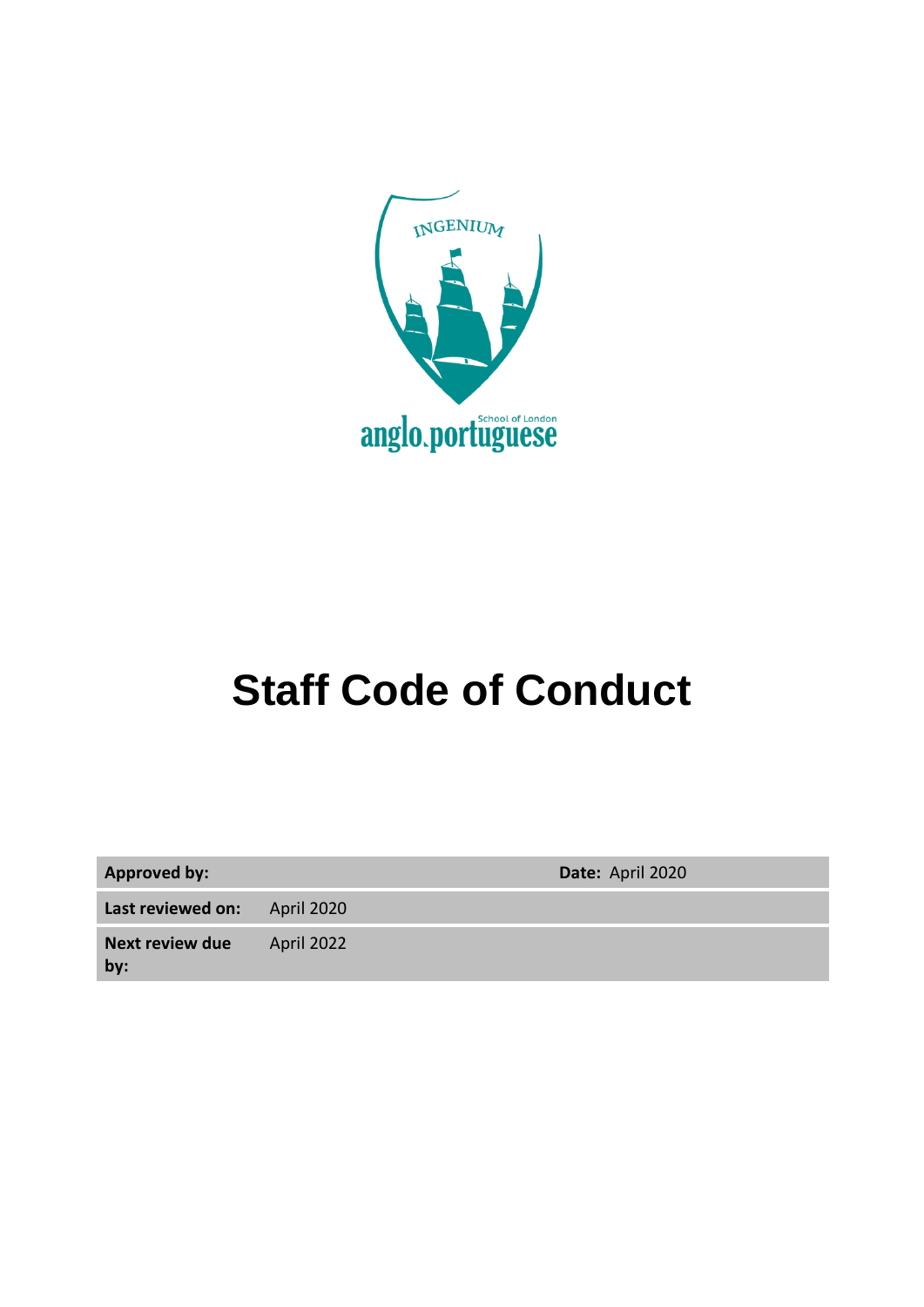

#### **Contents**

| anglo.portugu |  |
|---------------|--|
|               |  |
|               |  |
|               |  |
|               |  |
|               |  |
|               |  |
|               |  |
|               |  |
|               |  |
|               |  |
|               |  |

**…………………………………………………………………………………………………………………………….**

#### **1. Aims, scope and principles**

This policy aims to set and maintain standards of conduct that we expect all staff to follow. By creating this policy, we aim to ensure our school is an environment where everyone is safe, happy and treated with respect.

Many of the principles in this code of conduct are based on the [Teachers' Standards](https://www.gov.uk/government/uploads/system/uploads/attachment_data/file/301107/Teachers__Standards.pdf).

School staff have an influential position in the school, and will act as role models for pupils by consistently demonstrating high standards of behaviour.

We expect that all teachers will act in accordance with the personal and professional behaviours set out in the Teachers' Standards.

We expect all support staff, governors and volunteers to also act with personal and professional integrity, respecting the safety and wellbeing of others.

Failure to follow the code of conduct may result in disciplinary action being taken, as set out in our staff disciplinary procedures.

Please note that this code of conduct is not exhaustive. If situations arise that are not covered by this code, staff will use their professional judgement and act in the best interests of the school and its pupils.

### www[.angloportugueseschool.org](https://angloportugueseschool.org/)

[info@a](mailto:info@)ngloportugueseschool.org

Part of Talent Education Trust. Registered office address: 11 Belgrave Square, Belgravia, London SW1X 8PH. Company number: 10036154.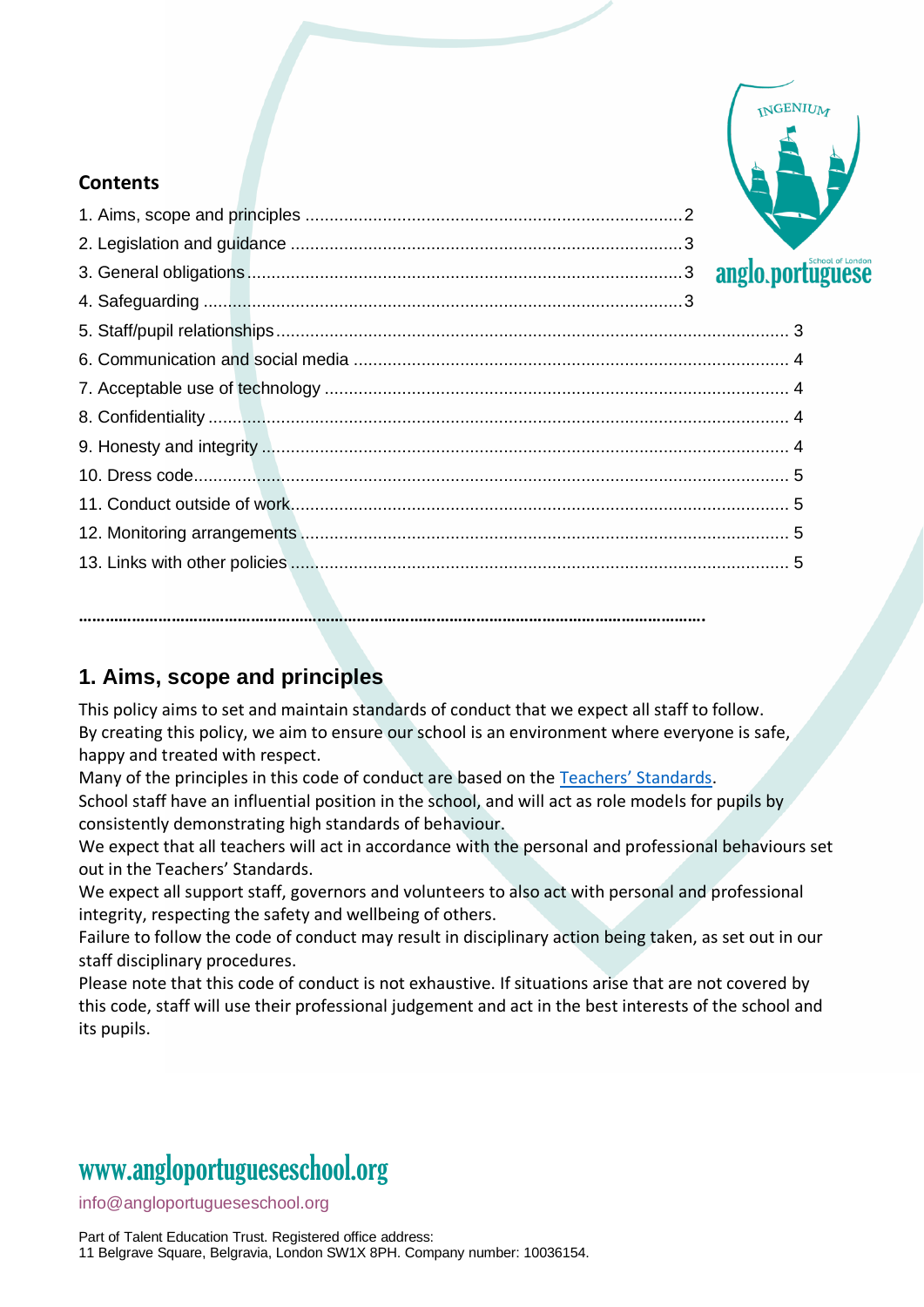#### **2. Legislation and guidance**

In line with the statutory safeguarding guidance '[Keeping Children Safe in Education](https://www.gov.uk/government/publications/keeping-children-safe-in-education--2)', we should have a staff code of conduct, which should cover acceptable use of technologies, staff/pupil relationships and communications, including the use of social media.

This policy also complies with our funding agreement and articles of association.

#### **3. General obligations**

Staff set an example to pupils. They will:

- Maintain high standards in their attendance and punctuality
- Never use inappropriate or offensive language in school
- Treat pupils and others with dignity and respect
- Show tolerance and respect for the rights of others
- Not undermine fundamental British values, including democracy, the rule of law, individual liberty and mutual respect, and tolerance of those with different faiths and beliefs
- Express personal beliefs in a way that will not overly influence pupils, and will not exploit pupils' vulnerability or might lead them to break the law
- Understand the statutory frameworks they must act within
- Adhere to the Teachers' Standards

#### **4. Safeguarding**

Staff have a duty to safeguard pupils from harm, and to report any concerns they have. This includes physical, emotional and sexual abuse, or neglect.

Staff will familiarise themselves with our safeguarding policy and procedures and the Prevent initiative, and ensure they are aware of the processes to follow if they have concerns about a child. Our safeguarding policy and procedures are available in the staff room and from the school office. New staff will also be given copies on arrival.

#### **5. Staff/pupil relationships**

Staff will observe proper boundaries with pupils that are appropriate to their professional position. They will act in a fair and transparent way that would not lead anyone to reasonably assume they are not doing so.

If staff members and pupils must spend time on a one-to-one basis, staff will ensure that:

- This takes place in a public place that others can access
- Others can see in to the room
- A colleague or line manager knows this is taking place

Staff should avoid contact with pupils outside of school hours if possible.

Personal contact details should not be exchanged between staff and pupils. This includes social media profiles.

### www[.angloportugueseschool.org](https://angloportugueseschool.org/)

[info@a](mailto:info@)ngloportugueseschool.org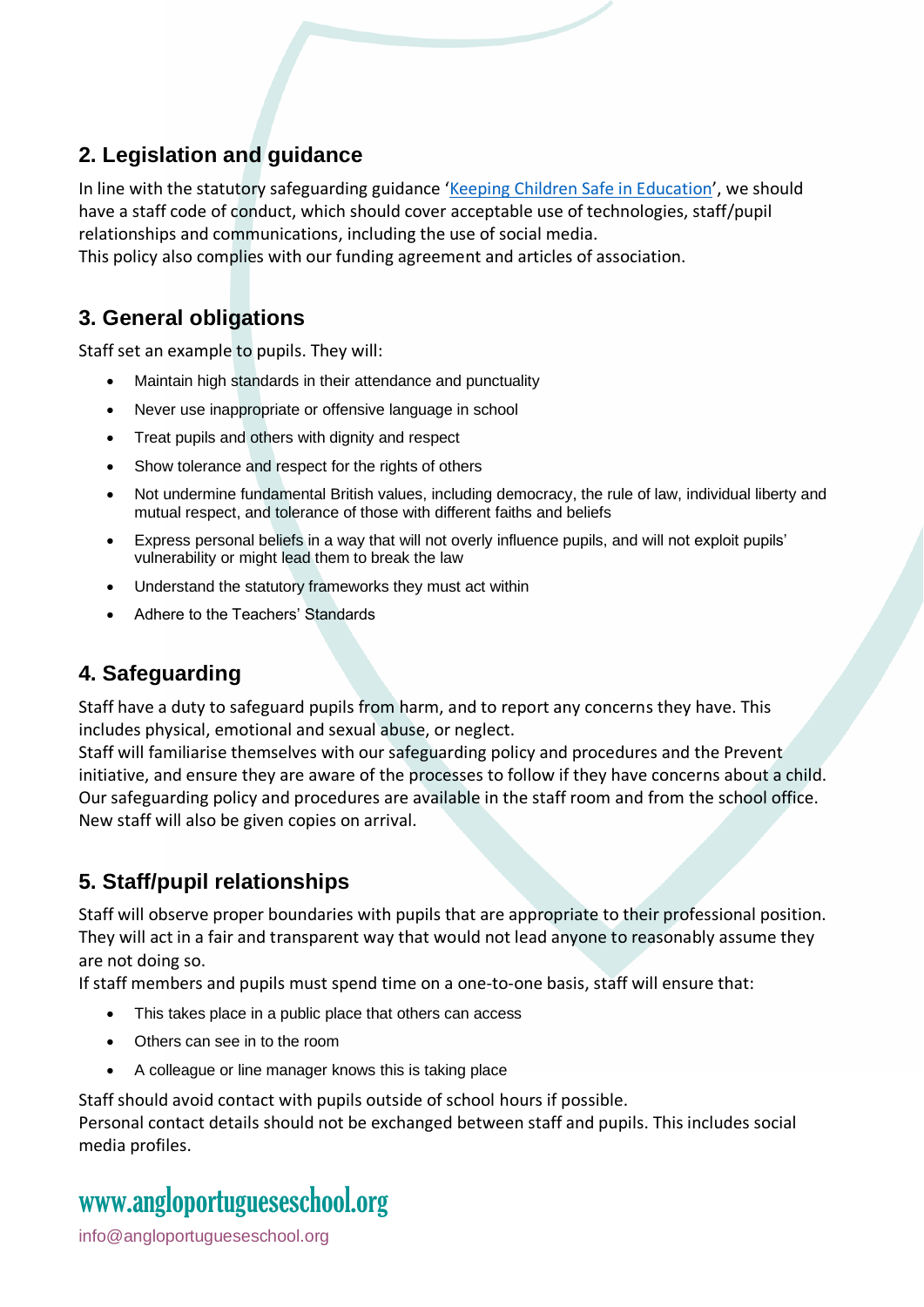While we are aware many pupils and their parents may wish to give gifts to staff, for example, at the end of the school year, gifts from staff to pupils are not acceptable.

If a staff member is concerned at any point that an interaction between themselves and a pupil may be misinterpreted, this should be reported to their line manager or the headteacher.

#### **6. Communication and social media**

School staff's social media profiles should not be available to pupils. If they have a personal profile on social media sites, they should not use their full name, as pupils may be able to find them. Staff should consider using a first and middle name instead, and set public profiles to private.

Staff should not attempt to contact pupils or their parents via social media, or any other means outside school, in order to develop any sort of relationship. They will not make any efforts to find pupils' or parents' social media profiles.

Staff will ensure that they do not post any images online that identify children who are pupils at the school without their consent.

Staff should be aware of the school's e-safety policy

#### **7. Acceptable use of technology**

Staff will not use technology in school to view material that is illegal, inappropriate or likely to be deemed offensive. This includes, but is not limited to, sending obscene emails, gambling and viewing pornography or other inappropriate content.

Staff will not use personal mobile phones and laptops, or school equipment for personal use, in school hours or in front of pupils. They will also not use personal mobile phones or cameras to take pictures of pupils.

We have the right to monitor emails and internet use on the school IT system.

#### **8. Confidentiality**

In the course of their role, members of staff are often privy to sensitive and confidential information about the school, staff, pupils and their parents.

This information will never be:

- Disclosed to anyone without the relevant authority
- Used to humiliate, embarrass or blackmail others
- Used for a purpose other than what it was collected and intended for

This does not overrule staff's duty to report child protection concerns to the appropriate channel where staff believe a child is at risk of harm.

#### **9. Honesty and integrity**

Staff should maintain high standards of honesty and integrity in their role. This includes when dealing with pupils, handling money, claiming expenses and using school property and facilities.

## www[.angloportugueseschool.org](https://angloportugueseschool.org/)

[info@a](mailto:info@)ngloportugueseschool.org